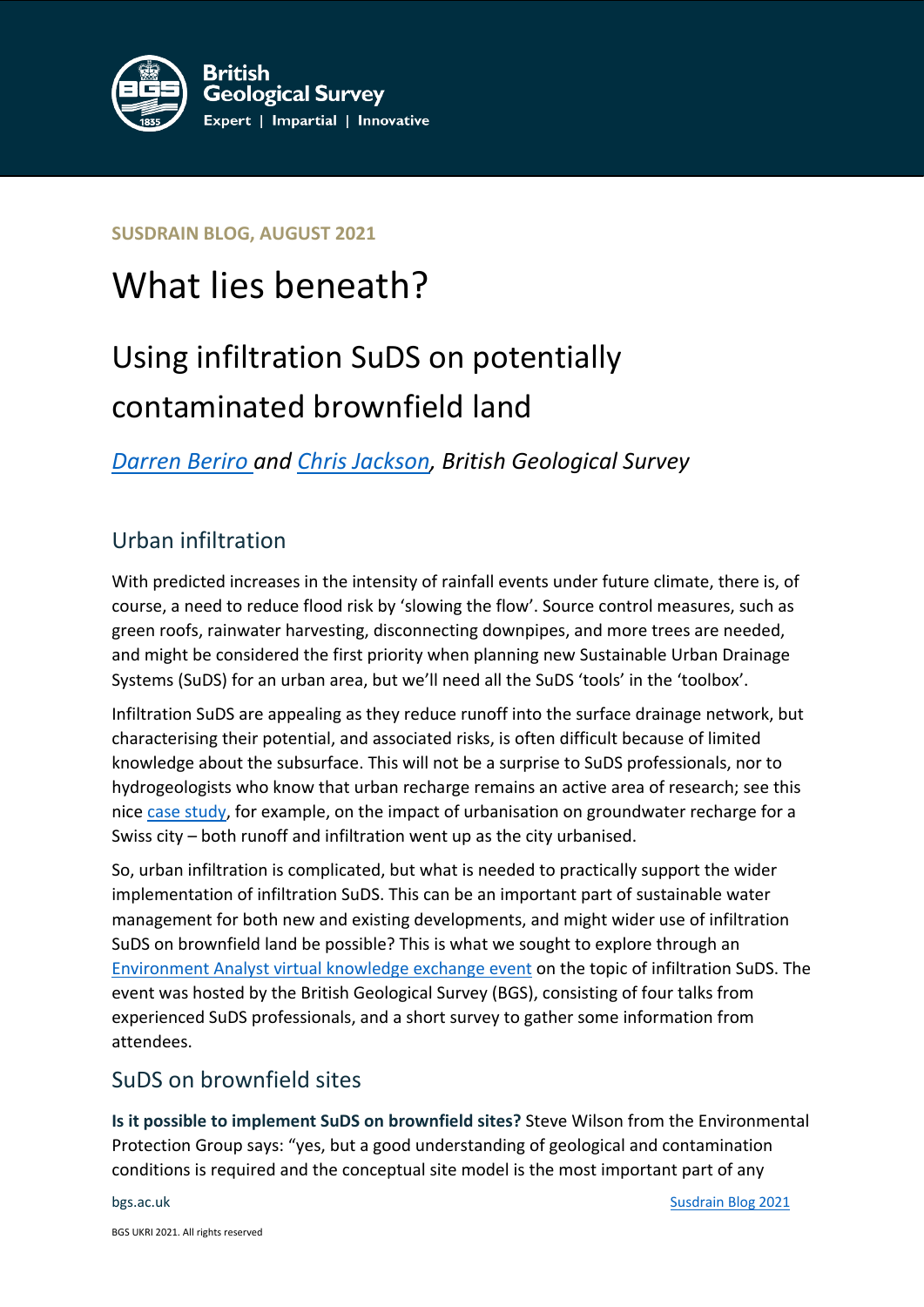

infiltration design". Often a 'source-pathway-receptor' conceptual modelling approach is taken, but alone, this is not really suitable when considering how contamination might influence infiltration systems". Steve added, "rather, we should be aiming for much more indepth and robust understanding of how a site works, based on:

- a ground model;
- a hydrogeological model including understanding of how groundwater levels vary spatially and in time; and
- knowledge of contamination distributions across the site."

Conceptual models should be diagrammatic, and preferably, based on cross-sections which include a representation of infiltration devices, although ideally we should be aiming for 3D conceptualisation. [BS EN ISO 21365,](https://standardsdevelopment.bsigroup.com/projects/2017-02617#/section) published in June 2020, is a good guide for how to produce conceptual models on contaminated sites, and supports both site investigation and design of infiltration devices.

#### Desk-based screening

On the subject of desk-based screening, as part of conceptual model development, we asked our audience **"which two [SuDS Manual] 'considerations' are most challenging to characterise during desk-based screening of site suitability for infiltration SuDS?"**, the spread of answers to which are shown in the first figure below.

## Which two 'considerations' are most challenging to characterise during desk-based screening of site suitability for infiltration SuDS?



Contamination was seen as the top challenge and given the high level of subject matter expertise required here, it is perhaps no surprise.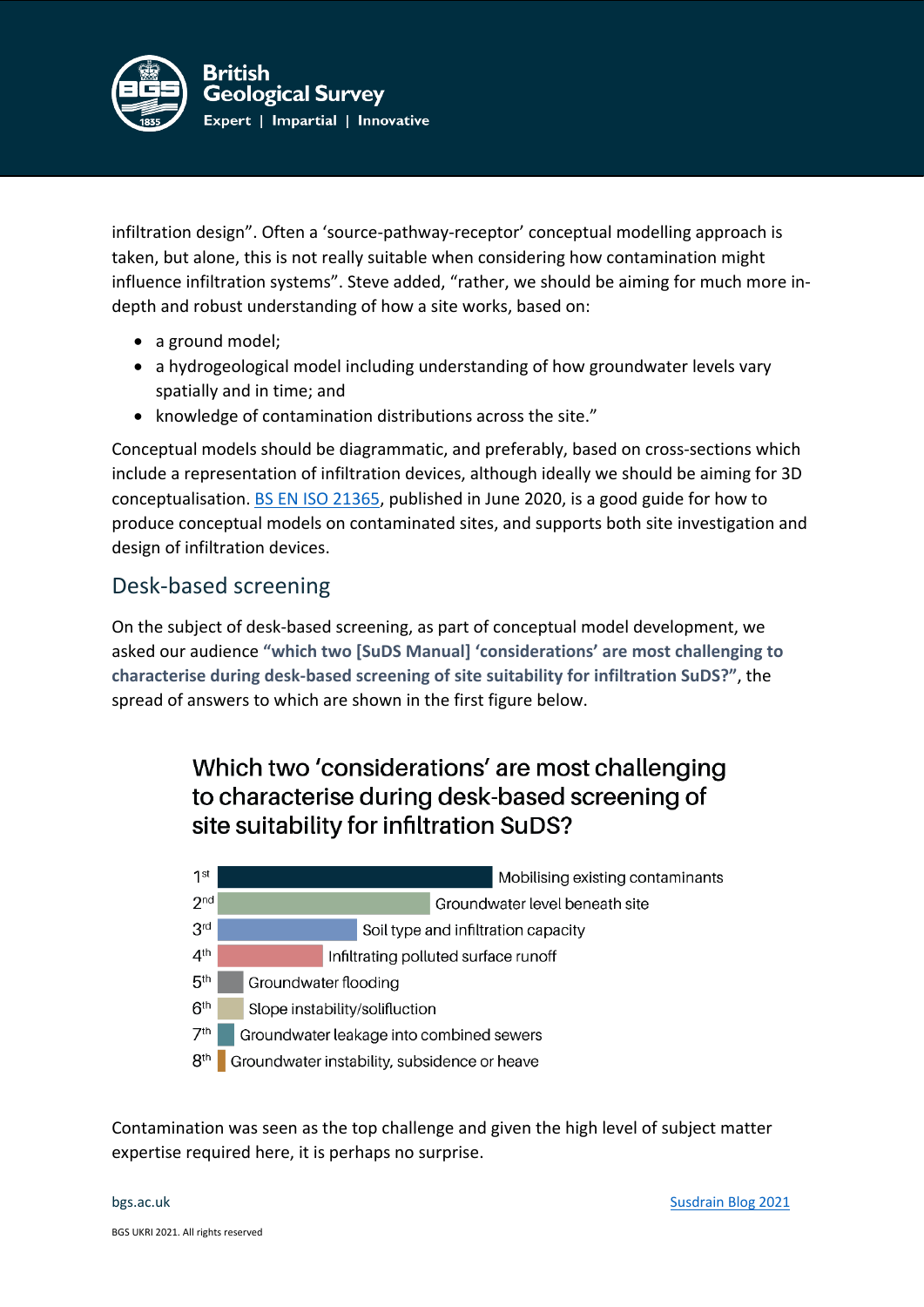

Characterising groundwater levels beneath a site is the second on the list, and is predominantly related to the paucity of available data at the 'local' scale. This problem will be difficult to solve but could be improved if innovations to collate, manage and deliver shallow groundwater level data, particularly in urban areas, can be made, perhaps through the use of citizen science.

### SuDS in site investigation

There was agreement by the professionals on the panel that site investigation often underserves the drainage design process, and that desk studies and site investigation are typically under-valued and under-priced.

Russell Bowman from Soil and Structures said "With a focus on contaminated land within the planning process for brownfield sites, other considerations are often secondary. For example, a site characterised as having 'low permeability soils', often puts an end to the consideration of infiltration SuDS as a viable option". Russell called for "a more considered phased approach based on:

- information gathering as part of a desk study developing ground and hydrogeological conceptual models;
- limited intrusive site investigation;
- detailed site investigation including targeted investigations as site plans develop; and
- collation of information and appraisal continuing into the construction works."

We also asked the audience what site investigation methods are used most to characterise a site. The answers are summarised as word cloud in the second figure below.

# What site investigation methods do you see used to characterise the suitability of the ground for infiltration?



bgs.ac.uk [Susdrain Blog 2021](https://www.susdrain.org/community/blog/what-lies-beneath-using-infiltration-suds-on-potentially-contaminated-brownfield-land/)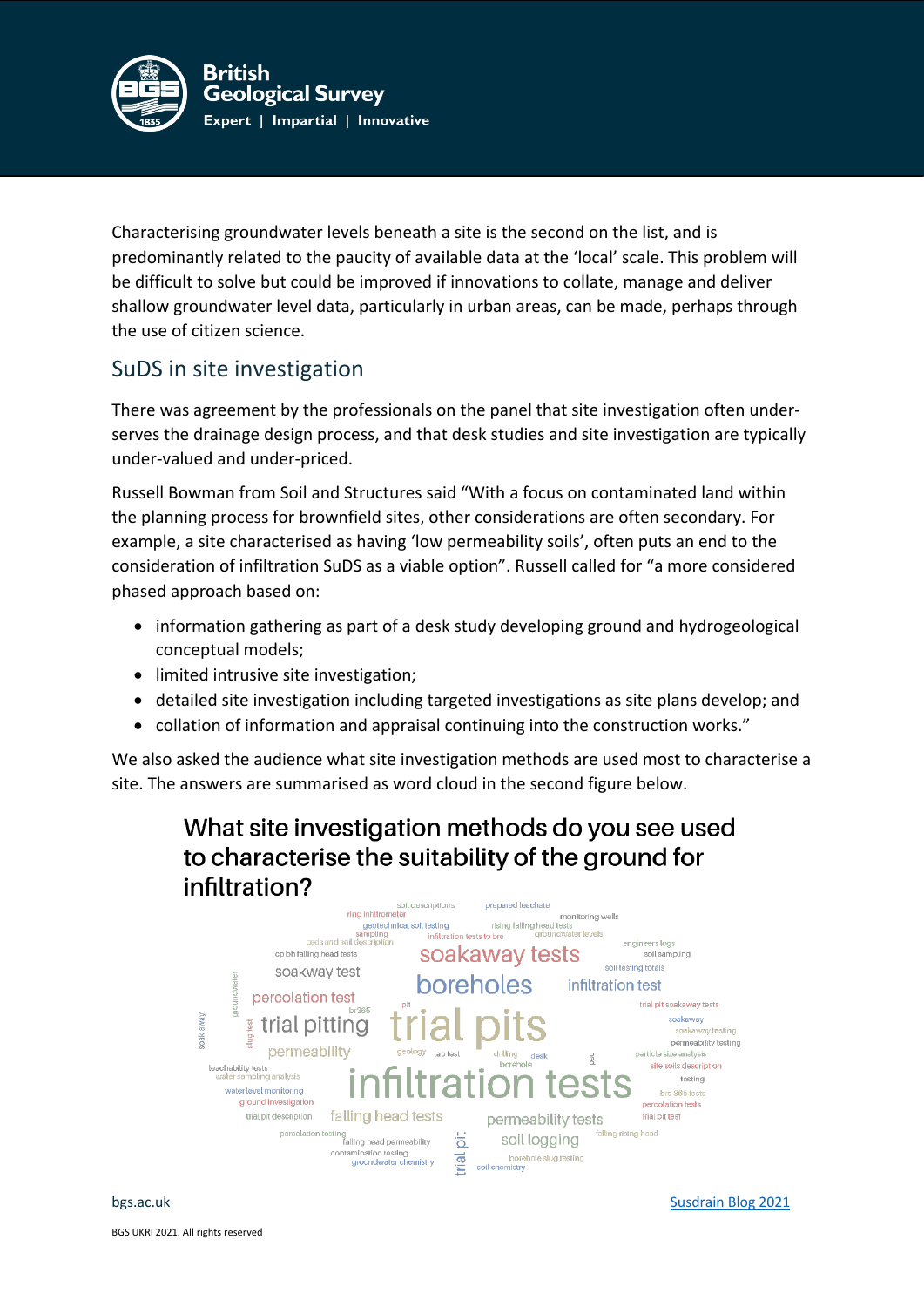

The word cloud shows that a reliance on a range of site investigation methods where trial pits and various types of infiltration tests dominate. An important point that came out of the discussion was "not to rely on the BRE 365 test alone" and agreement that "the conceptual model for the site and scenario is crucial".

#### Catchment scale impacts

Issues about the wider catchment-scale effect of SuDS were also discussed. SuDS may have important impacts across multiple administrative boundaries, and a wider catchment and cross-catchment view is needed to develop policies that will deliver high quality SuDS.

Hannah Fraser from H Fraser Consulting shaped this conversation, saying "knowledge about how multiple small-scale SuDS interventions will affect catchment hydrological response is limited, and higher resolution monitoring of catchments is needed to understand local causes of catchment-wide effects. This is also true of wider natural flood management measures, and is a current [active area of research.](https://doi.org/10.1177/0309133321997299)"

Hannah added "Proper frameworks for the management and maintenance of SuDS are also needed. We know that without legislation, funding to maintain a new SuDS must be resolved in the early stages of the development process", which related to the final question we asked our audience, **who do you see being responsible for the long-term monitoring and maintenance of SuDS**.

#### Who is responsible?

The answer to this question indicates that SuDS are most often monitored and maintained by the developer or site owner. This is probably as expected, considering that other large surveys about SUDS maintenance and adoption have shown that [uncertainty around](https://environment-analyst.com/uk/51929/majority-of-professionals-believe-maintenance-is-barrier-to-suds-adoption)  [maintenance presents barriers to adoption.](https://environment-analyst.com/uk/51929/majority-of-professionals-believe-maintenance-is-barrier-to-suds-adoption)

## In your experience who is usually responsible for long term monitoring and maintenance of SuDS schemes?

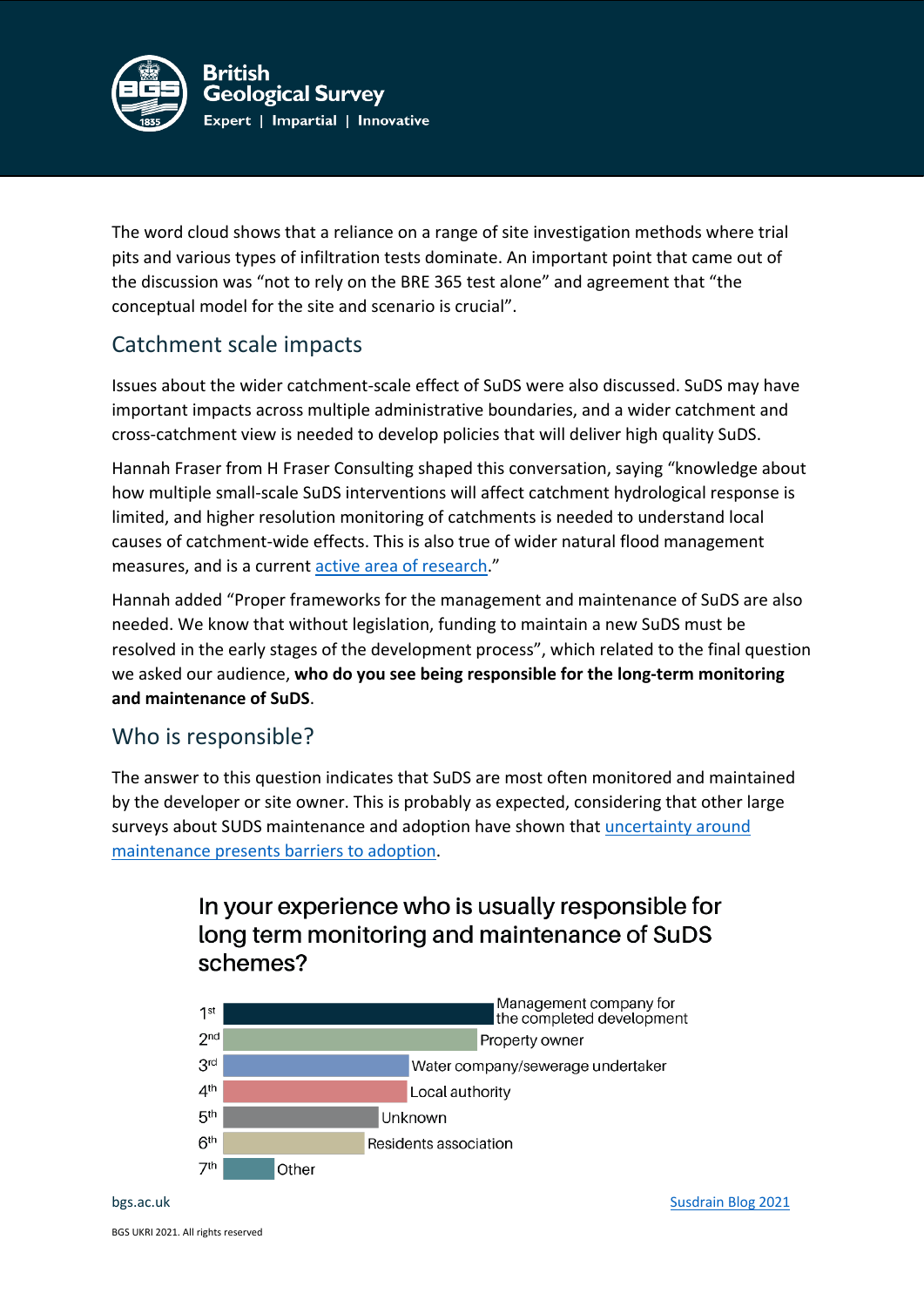

## Infiltration SuDS – the latest

The final presentation focussed on findings of [research](https://doi.org/10.1111/jfr3.12629) at an infiltration SuDS observatory. Rachel Bell from BGS reported "where permeable pavement was found, it transferred rainfall rapidly to the aquifer below, and faster than over the surrounding grassed area where soil compaction caused a more delayed response." The fourth figure below summarises answers to the final survey question about **what information or research is required to enhance support for infiltration SuDS implementation**. The answers are broad, though a number touch on the theme of training, knowledge exchange and sharing of data. The lack of data on groundwater levels is a key issue.

# What are your top priorities for data/tools/research to improve your ability to support infiltration SuDS implementation?



## Conclusions

The workshop aimed to contribute to a better shared understanding of the data, information and knowledge required to support infiltration SuDS scheme design and implementation. Conclusions were that:

- Infiltration SuDS are an important part of sustainable water management for current and future developments;
- Incorporation of infiltration SuDS into brownfield projects poses risks to water quality not usually present for other types of land. However, with the right assessment and judgement, infiltration can be used at sites with variable ground quality; and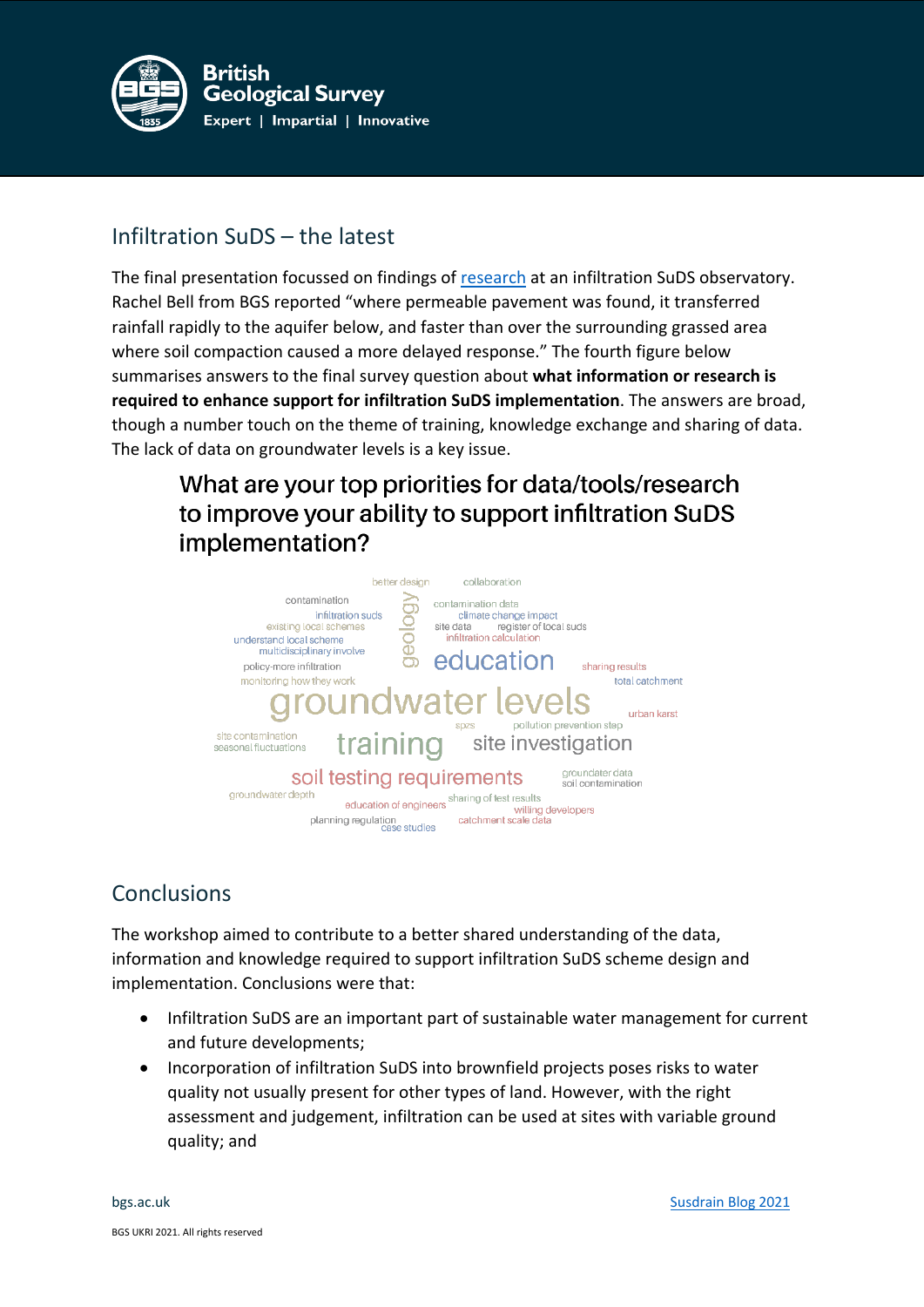

• The decision-making process for infiltration SuDS requires a carefully considered ground model, quality data and information to support scheme design and implementation and an appreciation of the long-term durability of the engineering solutions installed at both localised and catchment scales.

The event was an enjoyable learning experience for the hosts, our speakers and hopefully for the 90 or so participants. Were the questions and answers addressed during the workshop definitive? Certainly not, but they were clear about the central role of:

- Robust conceptual models that cover contamination, hydrogeology and geotechnical aspects of the ground;
- Tailored site investigation; and
- A wider appreciation of regional hydrogeology and infiltration system design and its efficacy.

Reflecting on what we learned from the workshop, we are now curious to know: what role do SuDS play in in the wider domain of future water management and perhaps the reemergence of the idea of 'water neutral' (re)development of our urban areas? Some progress is being made in this area with impact projects such as 'community water management for a liveable London' [\(CAMELLIA\)](https://www.camelliawater.org/).

The authors would really welcome thoughts or comments on this question or indeed any other aspect of our findings.

---

**Note:** This blog is based on discussions from the [Environment Analyst virtual workshop](https://events.environment-analyst.com/106154/exploring-the-barriers-and-opportunities-for-infiltration-suds-on-potentially-contaminated-brownfield-land/programme) "Exploring the Barriers and Opportunities for Infiltration SuDS on Potentially Contaminated Brownfield Land", 25/11/2020, and the presentations from the speakers:

- *Infiltration SuDS on brownfield sites*. Steve Wilson, The Environmental Protection Group Ltd.
- *Building a hydrogeological conceptual model for SuDS design*, Hannah Fraser, H Fraser Consulting Ltd
- *The role of site investigation to provide quality data and information for SuDS design engineers*. Russell Bowman, Soils and Structures Ltd.
- *BGS infiltration SuDS observatory: learnings and challenges*. Rachel Bell, British Geological Survey.